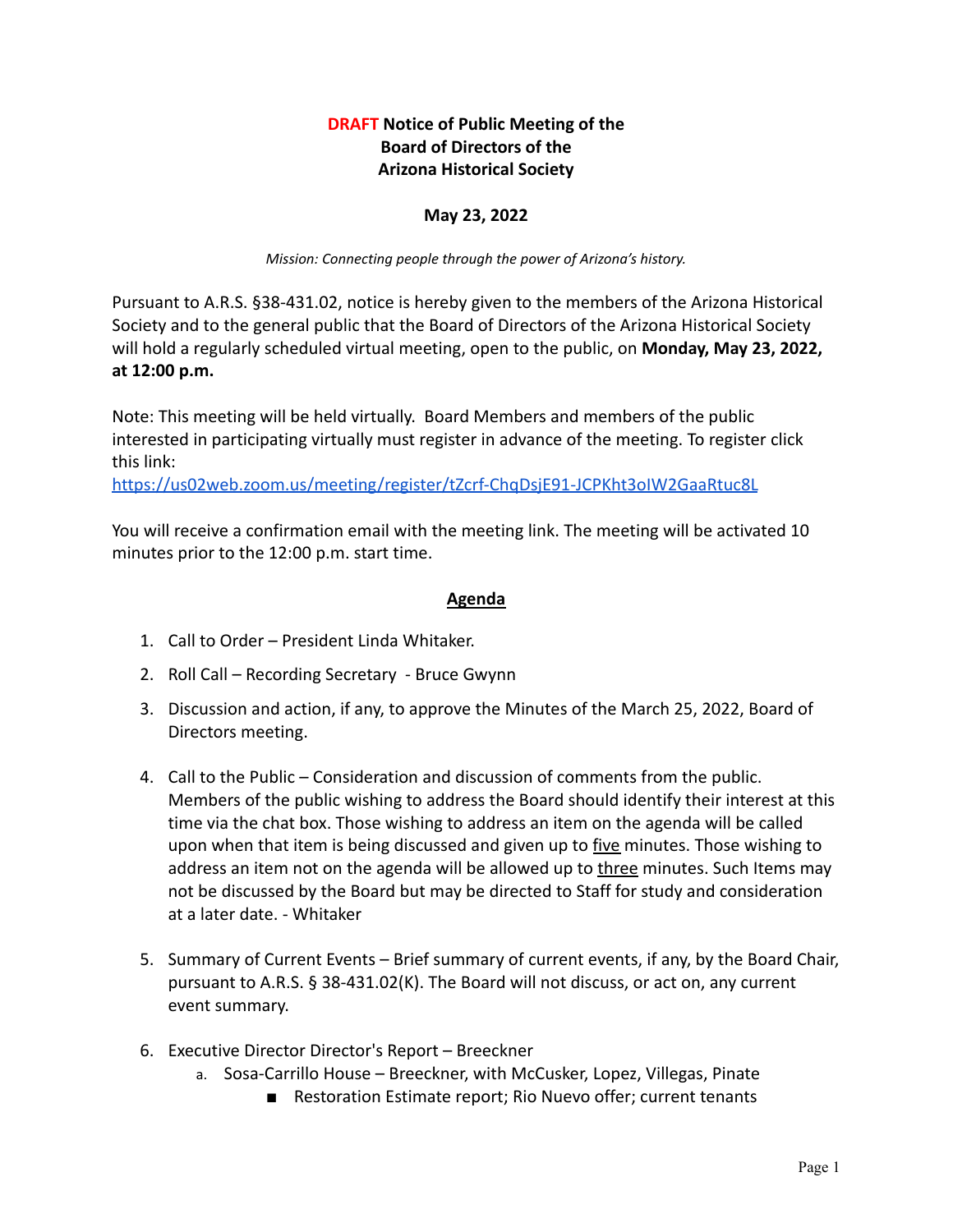- b. Capital Campaign & Friends of AHS Breeckner and Jackson
	- Procurement and contracts
- c. Support group contracts: NAPHS, YCHS, Pathfinders, Tucson
	- Nothing to report.
- d. Yuma: Molina Block
	- Pursuing RFP to solicit Design-Build firms for an outdoor ag. exhibit
- e. Strategic Plan
	- SWOT Survey: Full Report
- 7. AHS Board Status Whitaker
	- a. Vance Bryce has formally resigned from the Board as Graham County representative.
	- b. Senate hearing in April approved Governor appointments for Deborah Bateman, Robert Ballard, Desirae Barquin, Stephen Chapman, Greg Scott, and Linda Whitaker. Note that there are 11 Board members whose terms expire in 2023. See current Board Roster (attached).
- 8. Committee Reports Brief overview of committee mechanics (agendas, minutes, staff liaisons) – Whitaker
	- a. Executive Committee Whitaker
	- b. Finance Snitzer and McQueen
		- Review of March and April financials
	- c. Collections Scott
		- **Action Item**: Deaccession recommendations.
		- We have a move for the connex boxes in Flagstaff planned for June 20th -23rd. There will be 6 staff members attending and we are working with select members of NAPHS.
	- d. Community Outreach Foster
	- e. Governance Committee Report Corsette
		- Status of AHS Bylaws and Policies review. (Ready for the July 25 board meeting.)
		- Active vs. Inactive Chapters.
	- f. Properties and Buildings Bauer
		- No formal report. We are organizing to see how we can best meet the needs of AHS properties around the state. We are still planning site visits with facilities management staff.
	- g. Nominating Whitaker
		- No formal report. This committee will be reconstituted at the next Executive Committee meeting in June, to develop a slate of officers for the July meeting of the State Board.
- 9. Announcements and other matters for consideration in future board or committee meetings.

Executive Committee Schedule: Noon and Virtual unless announced otherwise